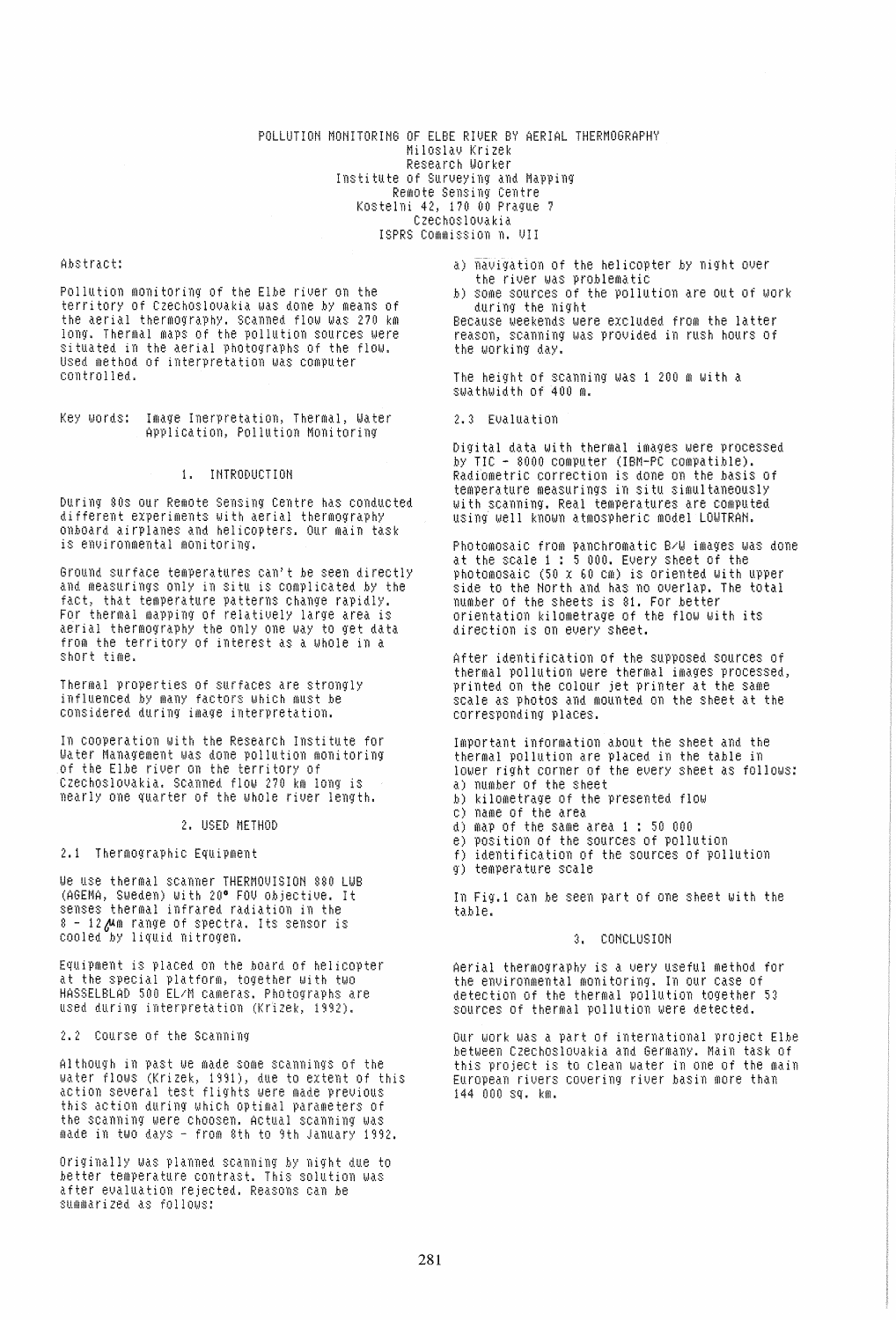

Fig.1 Part of the sheet 059 between 83 and 84 km with two sources of pollution